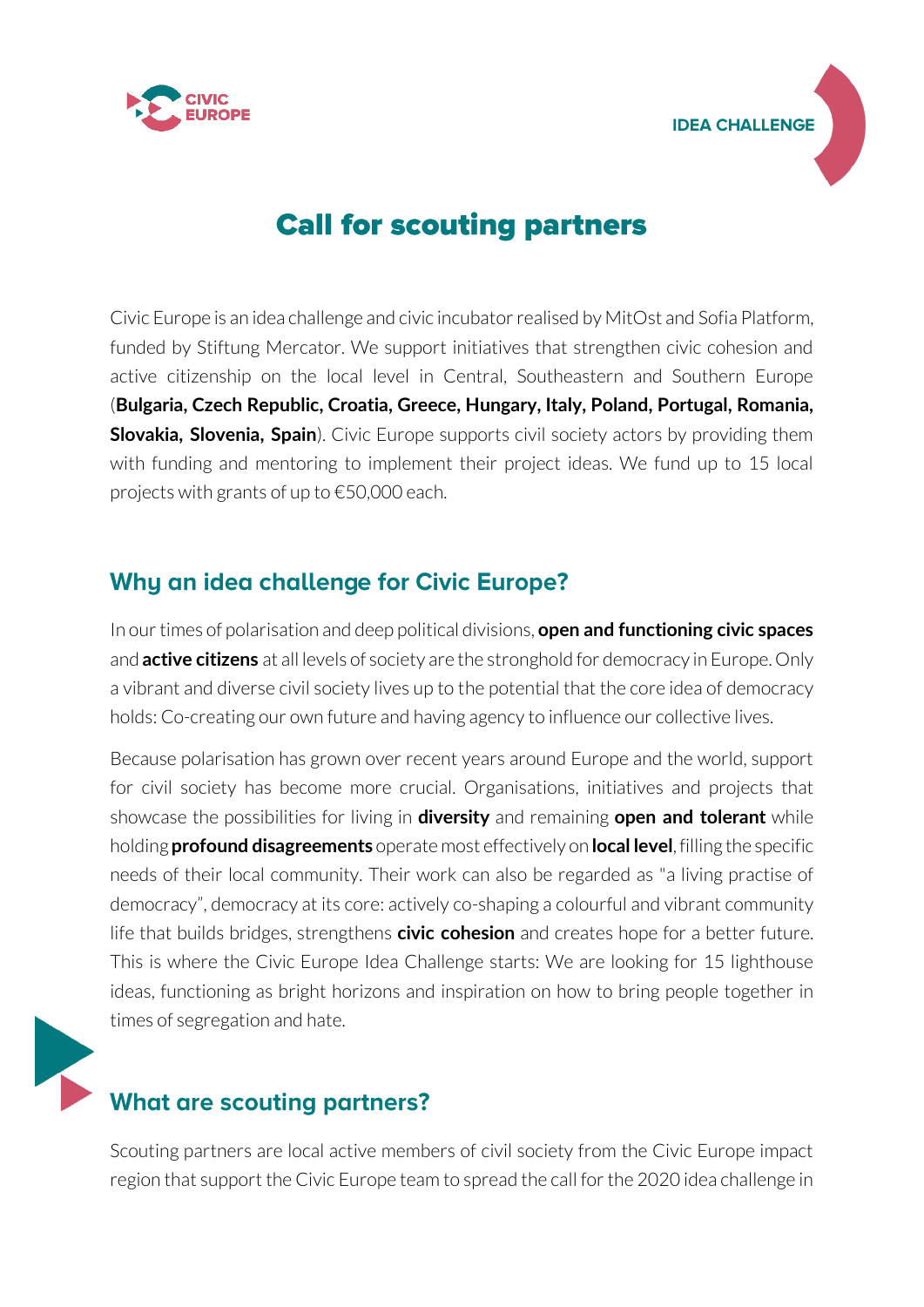

**IDEA CHALLENGE** 

their country. The main task of the scouting partner is to reach out through their local, regional and national networks and directly address relevant local actors on the ground whose work and motivation fit the profile of the Civic Europe Idea Challenge.

#### **Why scouting partners?**

The Civic Europe Idea Challenge wants to reach beyond the "usual suspects" of our networks, deep into the work of small-scale local organisations and grass-root initiatives in Central, Eastern and Southern Europe. Civic Europe especially targets initiatives and organisations active in and around "civic deserts" – places with little or no opportunities for civic engagement and participation and a deficient civic infrastructure (few or no civil society organisations, no access to decision and policy making, community centres, libraries, museums, etc.).

To reach out to these local initiatives and organisations, the Civic Europe Idea Challenge team invites local actors from civil society who are **deeply connected** to their national, regional and local networks of activists, CSOs (Civil Society Organisations) and local initiatives and who **understand the specificities of the civic landscape of their country/region** and context in a scouting collaboration.

We are looking to team up with **one scouting partner for each of the twelve eligible countries**.

### What is the expected profile?

- Scouts should have **wide networks and connections within local, regional and national civil society** that expands outside of the usual urban centres or the capital city and is not solely based on digital connections.
- Scouts should have **several years of activity in the civil society sector** of the country on a local and/or national level.
- Scouts should have a **keen eye for a good project application**.
- Scouts can be **individuals or organisations**.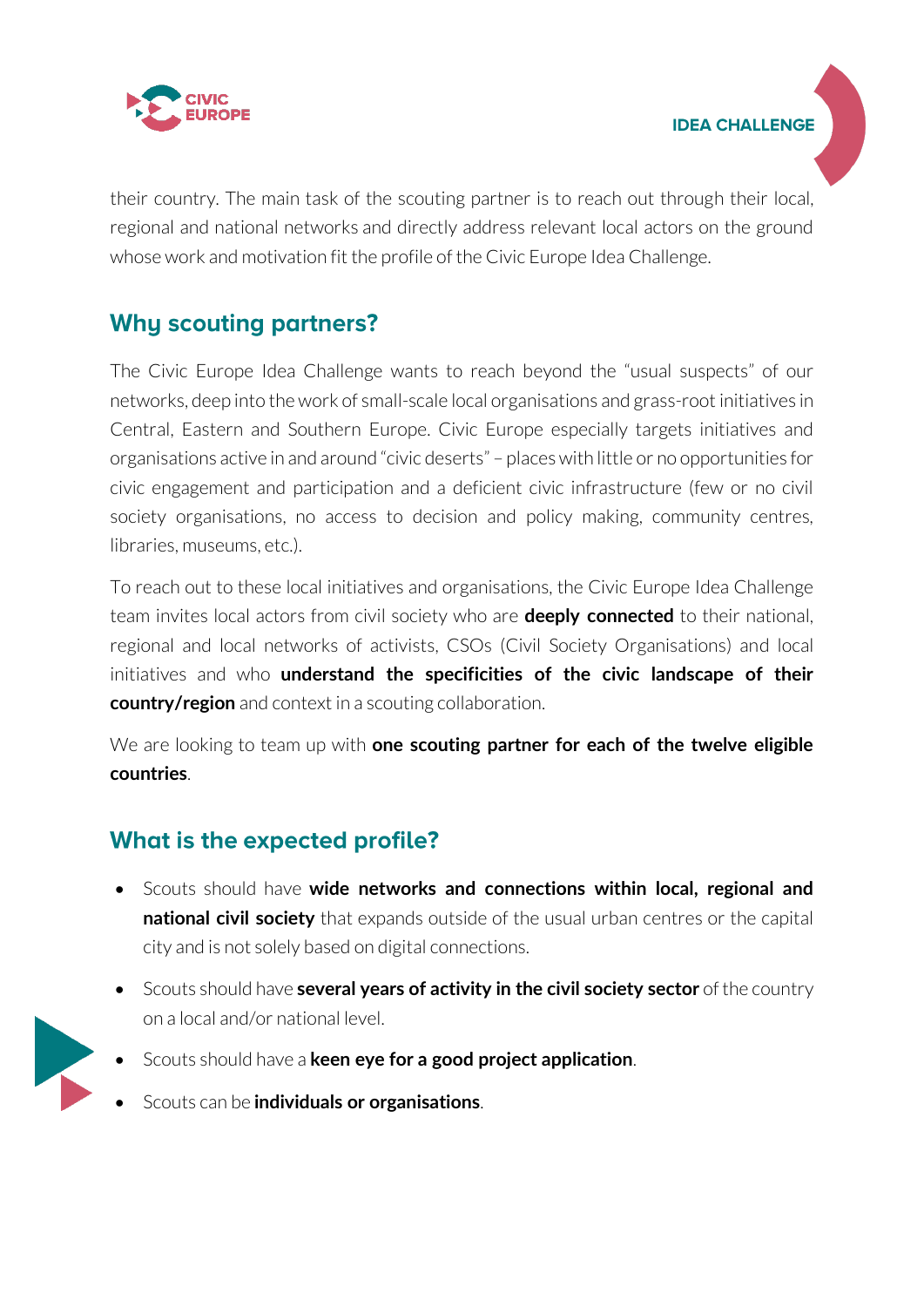

**IDEA CHALLENGE** 

**IMPORTANT: The scouts are excluded from applying for the 2020 Civic Europe Idea Challenge.** If the scout is an individual person (freelancer) but also active in a civil society initiative, that NGO cannot apply for the 2020 Civic Europe Idea Challenge.

#### **What are the responsibilities**

- **Spread** the Civic Europe Idea Challenge call within **local civil society networks**, making sure it has both a wide and deep outreach on local and national level in your country. Identify relevant **local multipliers** who will spread the Civic Europe call to their communities.
- **Reach out to specific organisations** that fit the profile of the Civic Europe Idea Challenge and invite/encourage them to apply. Actions undertaken to inform and reach relevant actors can be various: mailings, social media as well as informative events, personal meetings, phone calls, etc. We expect scouting partners to use at least three different ways to spread the call within the network and to stay active during the entire call period of six weeks.
- **Be a "local contact point"** and answer questions from local civil society about the Civic Europe Idea Challenge or the application process.
- **Communicate with the Civic Europe team and report about and document your activities** by briefly describing the actions undertaken to spread the call. Further, scouts make a personal evaluation on some of the applications from their country after the call is closed provided they have sufficient knowledge about the applicant, the organisation applying or the project itself.

#### How do we reach out to relevant local actors?



Together with the scouting partners, Civic Europe makes sure that the open call for the idea challenge reaches a broad portion of active civil society and that it is directly communicated to those civil society actors that fit the eligibility criteria particularly well. The scouting partners actively **support the spread of the call in a quality and quantitybased promotion** in their country. The quantitative promotion is done by the scouting partners by **activating their own networks** as well as by **reaching local multipliers** to create a snowball effect. The qualitative promotion is realised through **directly and personally contacting relevant and eligible actors** from the local CSO scene to present